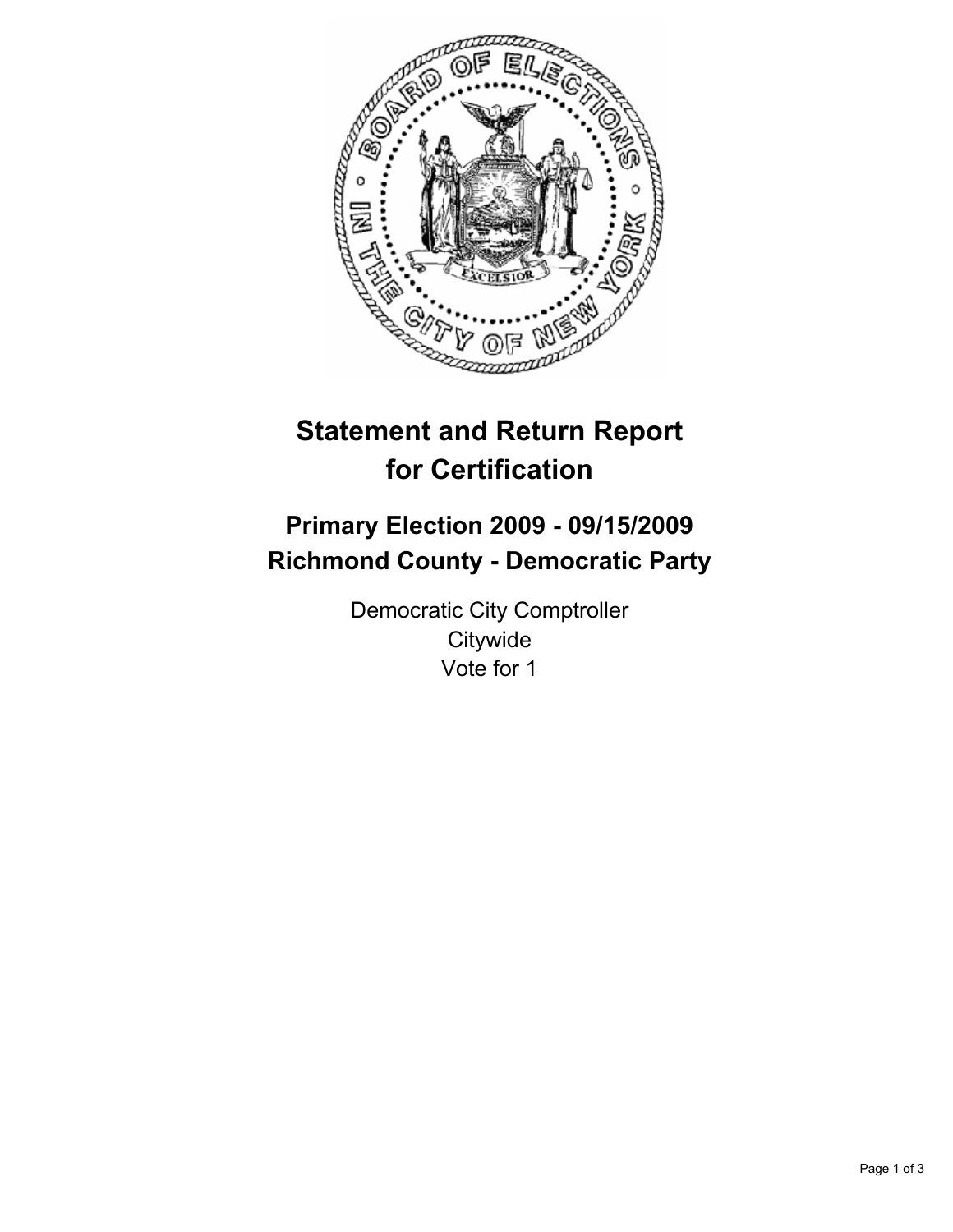

## **Assembly District 60**

| <b>EMERGENCY</b>    | 2     |
|---------------------|-------|
| ABSENTEE/MILITARY   | 161   |
| AFFIDAVIT           | 8     |
| <b>MELINDA KATZ</b> | 428   |
| JOHN C LIU          | 465   |
| DAVID I WEPRIN      | 111   |
| DAVID YASSKY        | 380   |
| <b>Total Votes</b>  | 1.384 |

### **Assembly District 61**

| <b>EMERGENCY</b>      | 14    |
|-----------------------|-------|
| ABSENTEE/MILITARY     | 357   |
| AFFIDAVIT             | 59    |
| <b>MELINDA KATZ</b>   | 1,720 |
| JOHN C LIU            | 2,597 |
| DAVID I WEPRIN        | 486   |
| DAVID YASSKY          | 1,605 |
| SALIM EJAZ (WRITE-IN) |       |
| <b>Total Votes</b>    | 6,409 |

#### **Assembly District 62**

| <b>EMERGENCY</b>      |                |
|-----------------------|----------------|
| ABSENTEE/MILITARY     | 157            |
| <b>AFFIDAVIT</b>      | 3              |
| <b>MELINDA KATZ</b>   | 448            |
| <b>JOHN C LIU</b>     | 428            |
| DAVID I WEPRIN        | 125            |
| <b>DAVID YASSKY</b>   | 402            |
| SALIM EJAZ (WRITE-IN) | $\overline{2}$ |
| TIM REILLY (WRITE-IN) |                |
| <b>Total Votes</b>    | 1,406          |

#### **Assembly District 63**

| <b>EMERGENCY</b>    | 8     |
|---------------------|-------|
| ABSENTEE/MILITARY   | 200   |
| AFFIDAVIT           | 12    |
| <b>MELINDA KATZ</b> | 746   |
| <b>JOHN C LIU</b>   | 968   |
| DAVID I WEPRIN      | 355   |
| DAVID YASSKY        | 775   |
| <b>Total Votes</b>  | 2,844 |